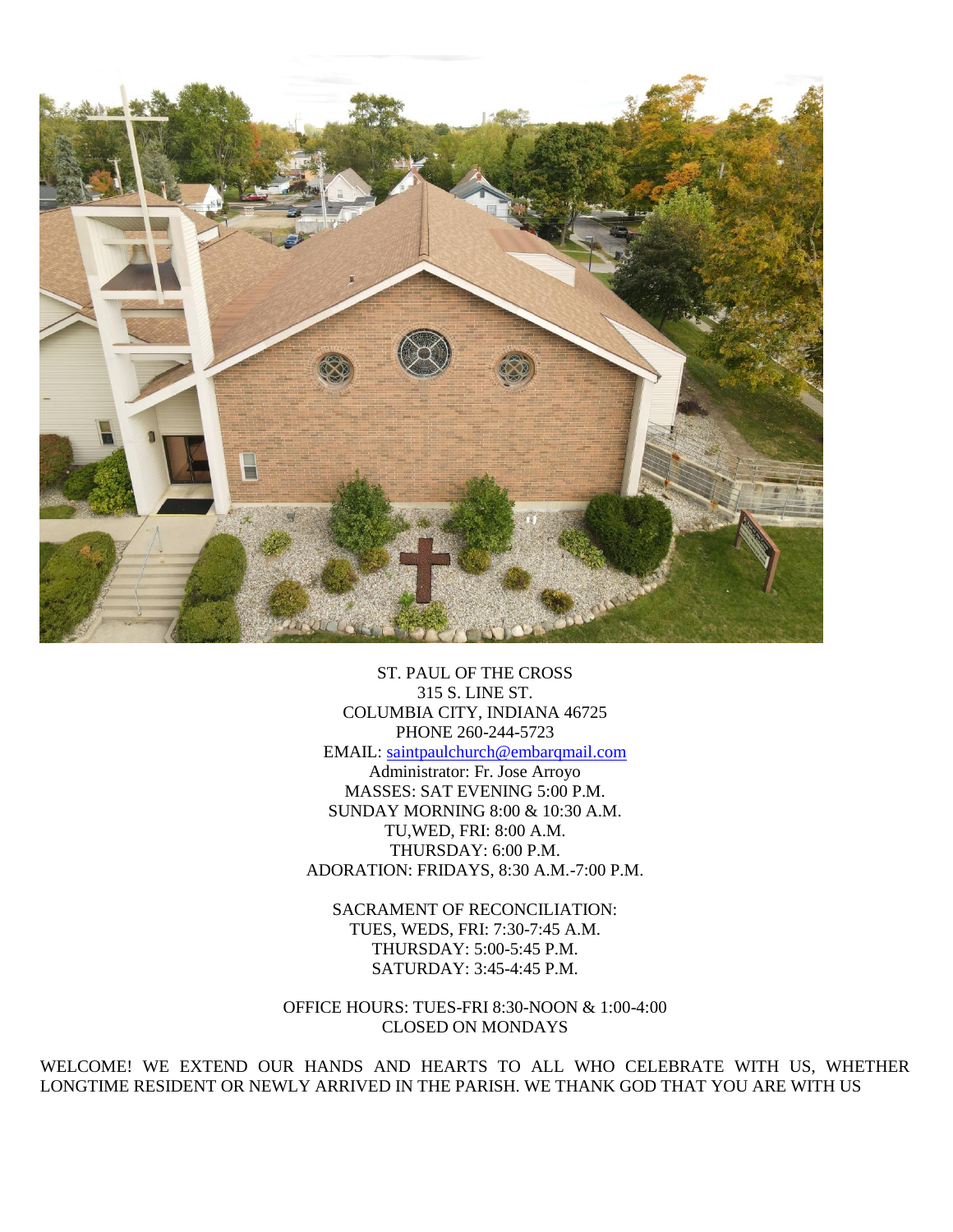## **ST PAUL OF THE CROSS January 2, 2022**

# **The Week Ahead**

#### **Saturday, January 8, 2022 5:00 p.m.**

Lector: Tom Andreas Eucharistic Ministers*:* Danielle Smethers, Leanna Andreas Acolytes: Colby & Evan Leatherman Ministers of Hospitality: Vance & Dillon Reed

#### **Sunday, January 9, 2022 8:00 a.m.**

Lector: Rob Muratori Eucharistic Ministers: Jeremy Swonger Acolytes: Chris & John Morgan Ministers of Hospitality: Matt Beery & Steve Schmitt

#### **Sunday, January 9, 2022 10:30 a.m.**

Lector: Mike McClain Eucharistic Ministers: Anita Senesac, Ingrid McClain Acolytes: Smith family Ministers of Hospitality: Volunteers

| Collections for December 25, 2021    |                   |  |
|--------------------------------------|-------------------|--|
| <b>Christmas Offering Envelopes</b>  | \$2373.00         |  |
| Loose                                | 792.01            |  |
| Repair                               | 25.00             |  |
| Candles                              | 9.00              |  |
| Reg. adult envelopes                 | 500.00            |  |
| Total in pew                         | <u>\$2,606.01</u> |  |
| <b>Catholic Charities</b>            | \$496.00          |  |
| Collections for December 26, 2021    |                   |  |
| Reg. Envelopes                       | \$3,066.00        |  |
| Loose                                | 394.00            |  |
| <b>Christmas Offering Envelopes</b>  | 1093.00           |  |
| Repair                               | 1071.00           |  |
| Candles                              | 19.00             |  |
| <b>Flowers</b>                       | 25.00             |  |
| Religious Ed                         | 75.00             |  |
| Total in pew                         | \$5,743.00        |  |
| Sisters Retirement (Religious)       | 100.00            |  |
| <b>Catholic Charities</b>            | \$205.00          |  |
|                                      |                   |  |
| <b>ONLINE COLLECTION (Dec 20-26)</b> |                   |  |
| Reg. Envelopes                       | 2,043.00<br>S     |  |
| Repair                               | \$<br>217.00      |  |
| <b>Total Online:</b>                 | \$2,260.00        |  |

# **THE EPIPHANY OF THE LORD**



|                                              | January 1- 2 THE EPIPHANY OF THE LORD                                |  |
|----------------------------------------------|----------------------------------------------------------------------|--|
|                                              | 5:00 p.m. <i>† Virginia Andreas</i>                                  |  |
| 8:00 a.m.                                    | t Joyce Pawlak                                                       |  |
| 10:30 a.m.                                   | Parishioners                                                         |  |
|                                              | (rosary 1/2 hour before each Mass)                                   |  |
|                                              | (Adoration one hour before Saturday Mass and Sunday                  |  |
| 8:00 a.m. Mass)                              |                                                                      |  |
|                                              |                                                                      |  |
| January 3                                    | Monday: Christmas Weekday<br>No Mass                                 |  |
|                                              |                                                                      |  |
| January 4                                    | Tuesday: St. Elizabeth Ann Seton                                     |  |
| 8:00a.m.                                     | No Mass                                                              |  |
|                                              |                                                                      |  |
| January 5                                    | Wednesday: St. John Neumann                                          |  |
| 8:00a.m.                                     | No Mass                                                              |  |
|                                              |                                                                      |  |
| January 6                                    | Thursday: Christmas Weekday                                          |  |
| 8:00a.m.                                     | No Mass                                                              |  |
| January 7                                    | Friday: Christmas Weekday                                            |  |
| 8:00a.m.                                     | No Mass                                                              |  |
|                                              |                                                                      |  |
|                                              | January 9 Sunday: BAPTISM OF THE LORD                                |  |
|                                              | Saturday, January 8 <sup>th</sup> 5:00 p.m.: <i>†</i> Linda Muratori |  |
| Confession: $3:45-4:45$                      |                                                                      |  |
| $8:00$ a.m.: $\uparrow$ Dick Miller          |                                                                      |  |
|                                              | 10:30 a.m.: Parishioners                                             |  |
|                                              | (rosary 1/2 hour before each Mass)                                   |  |
| (Confessions are in the Chapel at this time) |                                                                      |  |

# **KNIGHTS OF COLUMBUS BREAKFAST**

Please join us next Sunday, January 9th beginning at 8 a.m. for breakfast in the Deacon Joe Zickgraf Community



Center sponsored by our Knights of Columbus.

Proceeds will go to help pay for picnic tables for our new pavilion. Our Blood Drive will also be going on in the other half of the gym.

# **WOMEN'S EVENING**

"Living your Faith" will be presented by Erin Shidler on Friday, January 14, 2022 from 6-9 p.m. in the Deacon Joe Zickgraf Community Center. Mark your calendars and watch for the sign-up sheet in the Narthex.